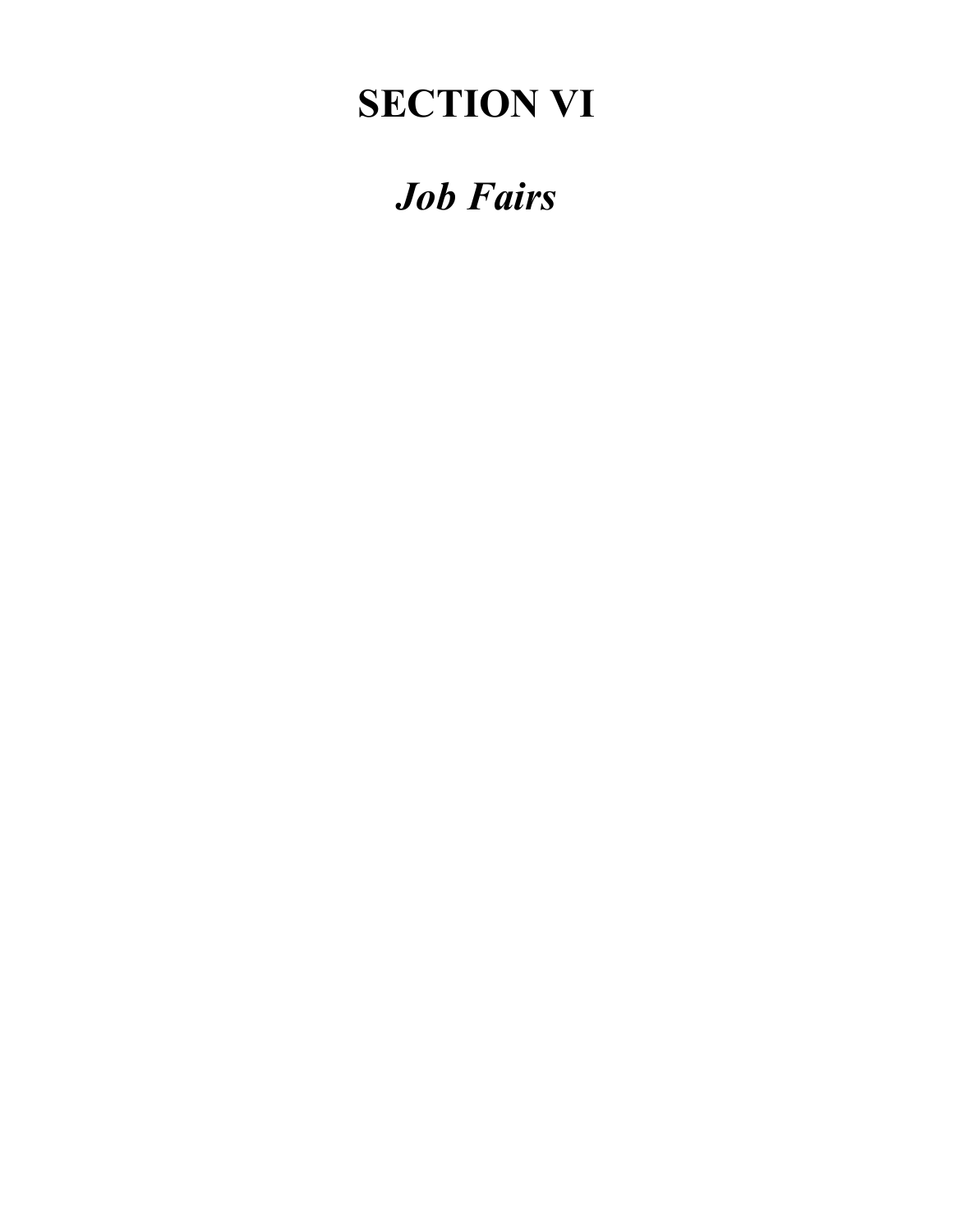### **JOB FAIRS**

Widener University Delaware Law School participates in and co-sponsors a number of job fairs throughout the year. These job fairs present students with the opportunity to interview with multiple employers at a given date and location. The format of the individual job fairs generally remains consistent from year to year.

Attached is an alphabetical listing along with a brief description of the various job fairs in which Widener University Delaware Law School participates. Most of the job fairs occur on a regular basis throughout the calendar year; therefore, many of the application deadlines fall around the same time each year.

#### **PLEASE LOOK FOR UPDATED DEADLINE DATES AS PUBLISHED BY THE CAREER DEVELOPMENT OFFICE OR ON JOB FAIR WEBSITES.**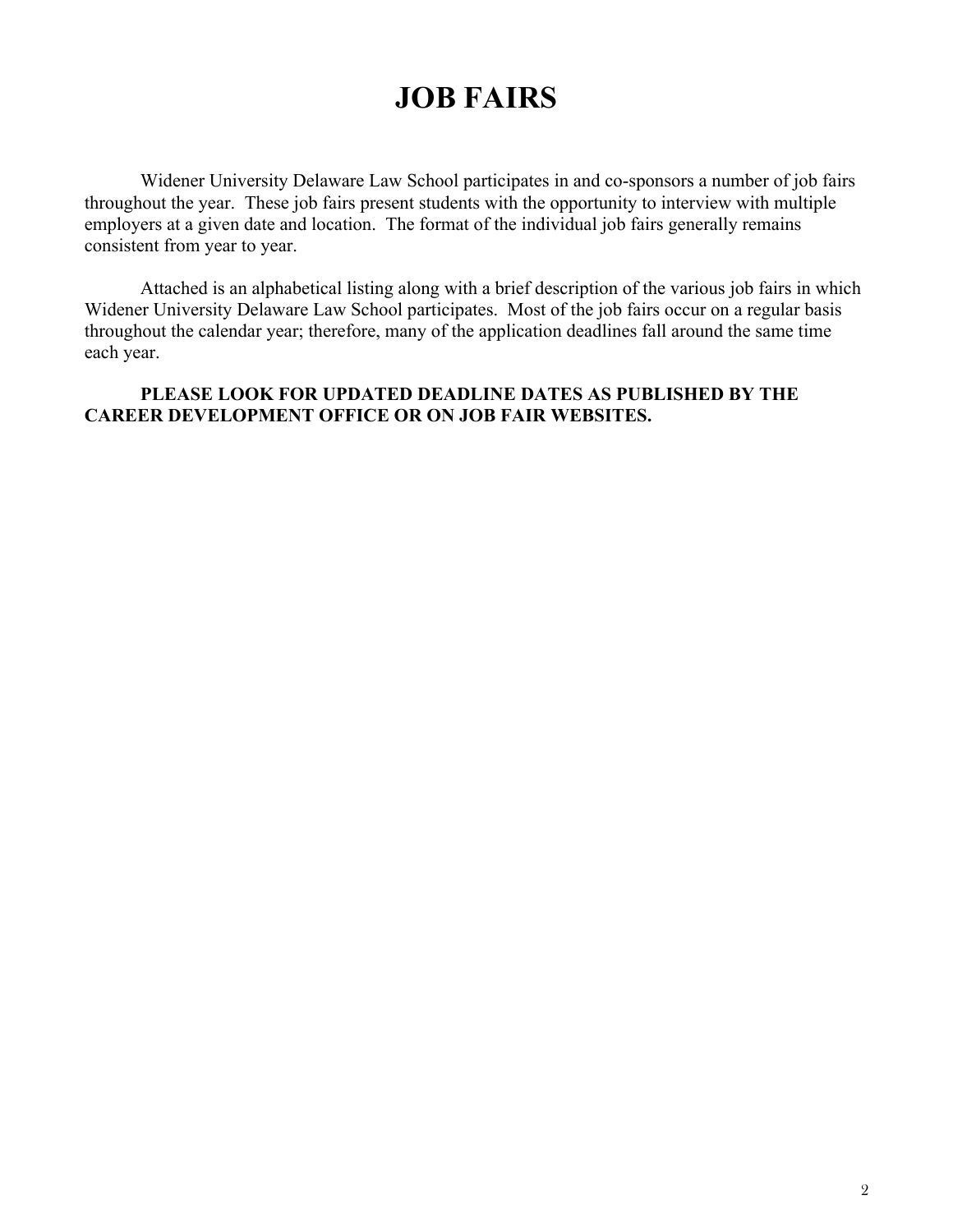### **WIDENER UNIVERSITY DELAWARE LAW SCHOOL LISTING OF JOB FAIRS**

#### **AMERICAN BAR ASSOCIATION, Section of Litigation – JUDICIAL INTERN OPPORTUNITY PROGRAM**

This program is a full-time, six week minimum, summer internship program open to all first or second year minority or financially disadvantaged law students interested in engaging in legal research and writing for state or federal judges in: Illinois, Texas, Washington, D.C., Miami, FL, Phoenix, AZ and California. For more information, see https://www.americanbar.org/groups/litigation/committees/jiop/program/

#### **DELAWARE MINORITY JOB FAIR - For Second & Third Year Students** – Late July

The Delaware Minority Job Fair is sponsored each year by the Delaware State Bar Association and a group of legal employers interested in increasing diversity in the Delaware legal and business communities. Students submit application materials directly to the Delaware Minority Job Fair Committee. Participation in the Job Fair is by invitation only and is based on the selection process of the participating legal employers. The job fair is hosted at Widener University Delaware Law School. Applications for the second & third year job fair are usually due in the late spring.

#### **EQUAL JUSTICE WORKS –** October

The Equal Justice Works Conference offers a unique opportunity for law students and graduates to meet with public interest employers from across the country at a single location. This well renowned job fair is held each fall, usually in October. The format of this job fair is unique in that the event offers pre-scheduled invitation-only individual interviews as well as informal "Table Talk Sessions." During the Table Talk Sessions, participants have the opportunity to ask questions of employers and receive information regarding the employers' programs and hiring needs. For more information on participating employers, hiring criteria and contact information, etc., see https://www.equaljusticeworks.org/conference-and-career-fair/about/

#### **GPALS PHILADELPHIA JOB FAIR –** September

Sponsored by the nine (9) Greater Philadelphia Area Law Schools (GPALS), Widener University Delaware Law, Commonwealth Law School, Penn, Villanova, Temple, Penn State, Penn State-Dickinson, Rutgers and Drexel, and held at Temple Law School's Center City campus, the GPALS Philadelphia job fair provides an opportunity for students of these schools to interview with firms and legal organizations in and out of the region. Student applications are due in mid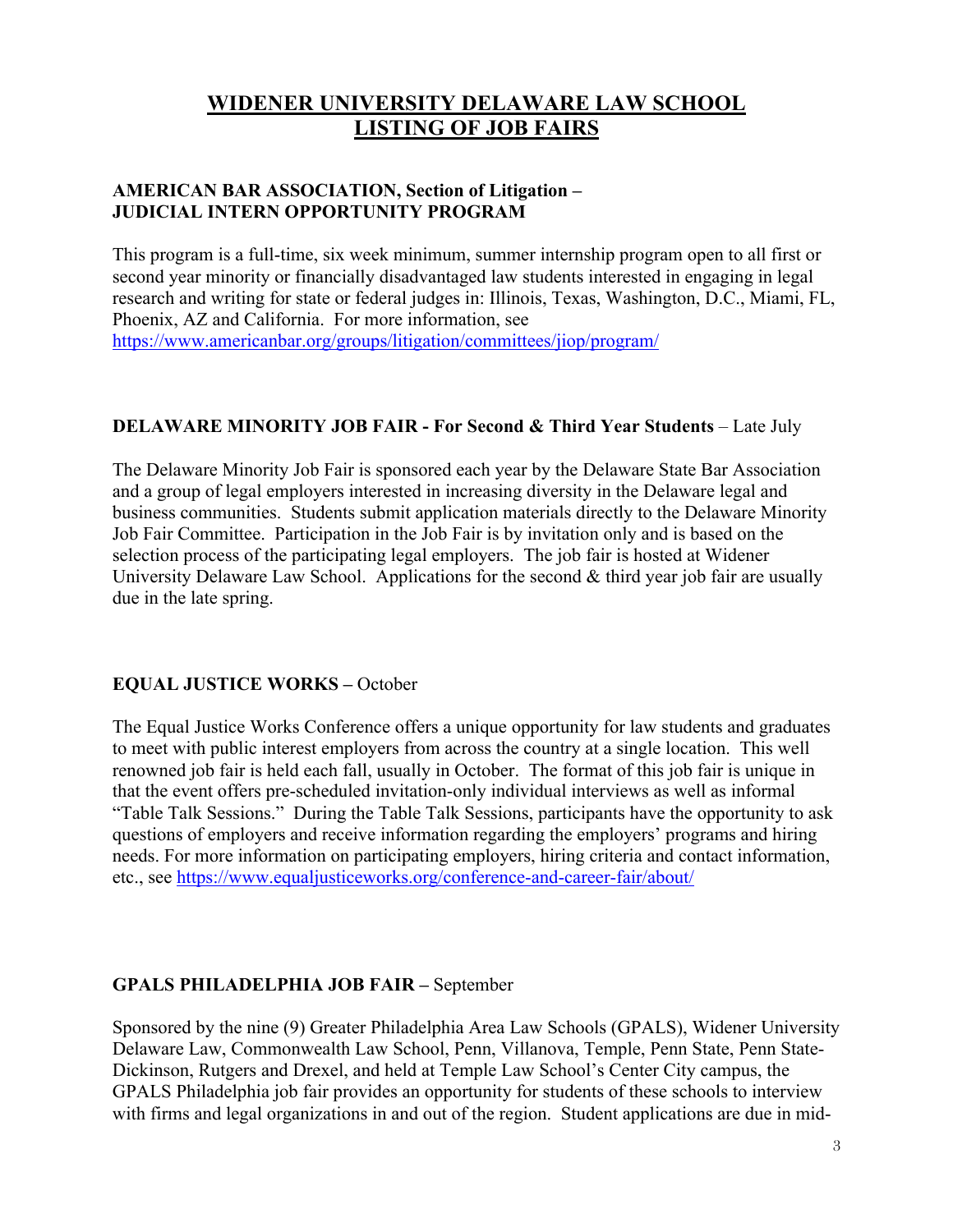July/early August through a special Symplicity website and the job fair is held in September each year.

#### **LAVENDER LAW CONFERENCE AND CAREER FAIR -** August

#### https://lgbtbar.org/annual/

The Lavender Law Career Fair provides a space for Lesbian, Gay, Bisexual and Transgender (LGBT) students and graduates to meet with representatives of private firms and public organizations from all over the country. The Lavender Law Career Fair takes place in August and deadlines usually fall in the summer. The location of the fair is different every year so consult the web site for further details.

#### **MID -ATLANTIC BLACK LAW STUDENTS ASSOCIATION JOB FAIR (BLSA) –** Early September

The annual BLSA Job Fair is sponsored by the Mid-Atlantic Regional Black Law Students Association and is generally held in late August in the Washington, D.C. area. Students submit their application packets online mid to late summer. For more information, check out https://www.mablsa.org/job-fair.html

#### **PATENT LAW INTERVIEW PROGRAM –** August

If you are a second or third year student or a law graduate studying for an LL.M. in Intellectual Property and you have an interest in patent law, and if you have an undergraduate or graduate degree in engineering or technical science, you may want to consider attending this job fair. This program provides the opportunity for students to interview with patent law firms, as well as law firms, corporations and government agencies with patent law departments.

Registration is online and applications are processed by Loyola University Chicago School of Law. Initial applications to participate usually are due in February. Interview schedules are set and mailed directly to selected students by mid-June. Widener will pay students' registration fees. However, if selected, students must travel to Chicago at their own expense. For more information, please see: https://www.luc.edu/law/currentstudents/careerservices/patentprogram/

#### **PHILADELPHIA AREA DIVERSITY JOB FAIR (PADJF) –** Late July

The Philadelphia Area Diversity Job Fair (PADJF) was created through a partnership of the Legal Recruitment Administrators of Philadelphia (LRAP) and Philadelphia Area Law School Administrators in order to address the issue of minority recruitment in the legal profession. PADJF offers minority students the opportunity to meet with large law firms, major